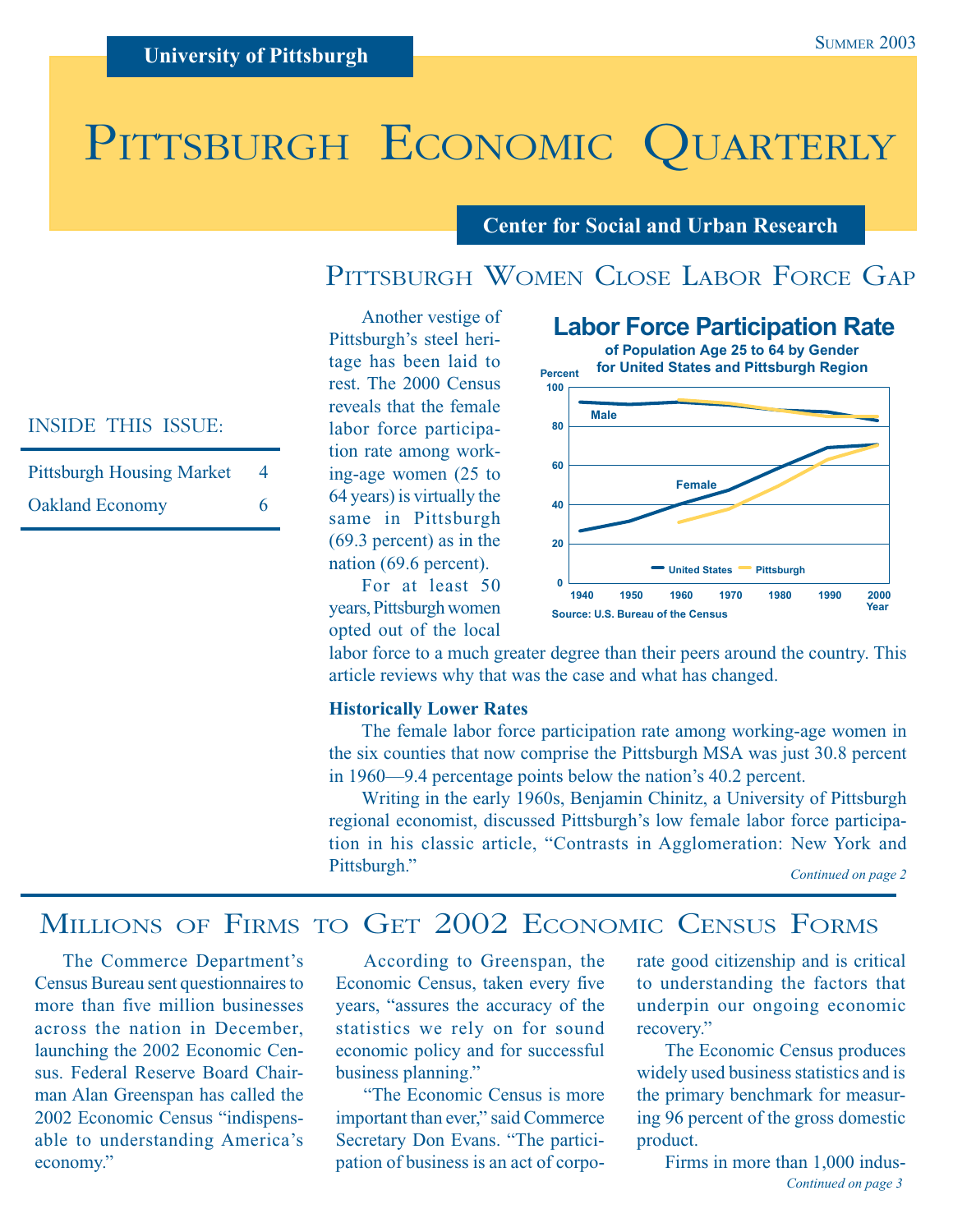## FEMALE LABOR FORCE PARTICIPATION RATE (CONT.) *Continued from page 1*

Chinitz first made it clear that the low participation rate "is as high as you would expect" for a metropolitan area given Pittsburgh's industry mix. In other words, the dominant steel industry was responsible. Then he asked whether "these women represent a potential supply [of labor]," and why "female labor-using industries" are not attracted by the surplus.

In 1960, had Pittsburgh's women been participating at rates equal to the nation's, the region would have had 57,000 more workers available to attract potential employers.

In his response, Chinitz first assumes the obvious: Steel industry jobs were predominantly held by men. Secondly, he alludes to the relatively high earnings that steelworkers brought home as reducing the family's need for a second income.

More unique to Pittsburgh, Chinitz cited the dispersion of steel plants along the rivers (due to topography and location factors for steel) as a cause of lower population concentrations than in most metropolitan areas of that time.

Mid-20th-century industries couldn't tap Pittsburgh's female labor supply because Pittsburgh lacked locations of sufficient concentration, and their wages for women were inadequate to overcome commuting costs. Pittsburgh's early population sprawl countered the typical big-city labor pool advantage that is expected to attract other industries.

Finally, Chinitz noted that rotating shifts under which many steel workers labored created difficulties for women trying to schedule a job while managing child care and household responsibilities.

#### **Changing times**

Once Pittsburgh's steel industry lost its dominating grip on the re-

gional economy in 1983, economists expected the female labor force participation rate in Pittsburgh to slowly converge upon the nation's rate.

When Chinitz analyzed the region, Pittsburgh's female labor force participation rate was significantly lower than the U.S. rate for all age groups 25 years and over.

After 40 years, female labor force participation rates have risen in both Pittsburgh and the U.S., but Pittsburgh has closed the gap with the nation. In fact, for female workers age 16 to 44, Pittsburgh's rate now slightly exceeds the nation's.

It's safe to say that Pittsburgh's potential supply of female labor that Chinitz observed in the 1960s has been absorbed. As jobs are created in future years, there is one less pool of workers from which to draw.

Today, Pittsburgh looks like the nation with respect to female labor force participation rates.

**The labor force participation rate is the proportion of the civilian, noninstitutionalized adult population that is working or actively seeking work.**

### ARMSTRONG COUNTY JOINS PITTSBURGH REGION

The United States Office of Management and Budget (OMB) announced on June 6 that the Pittsburgh metropolitan area has expanded from six to seven counties. Now, in addition to Allegheny, Beaver, Butler, Fayette, Washington, and Westmoreland Counties, the Pittsburgh Metropolitan Statistical Area (MSA) includes Armstrong County.

An MSA must contain at least one principal city of 50,000 people or more. The principal city's county plus adjacent counties with a minimum of 25 percent commuting to the central counties constitute the geographic area of the MSA.

## **Labor Force Participation Rate**

**for Females by Age Group in 1960 and 2000 for the United States and Pittsburgh MSA**

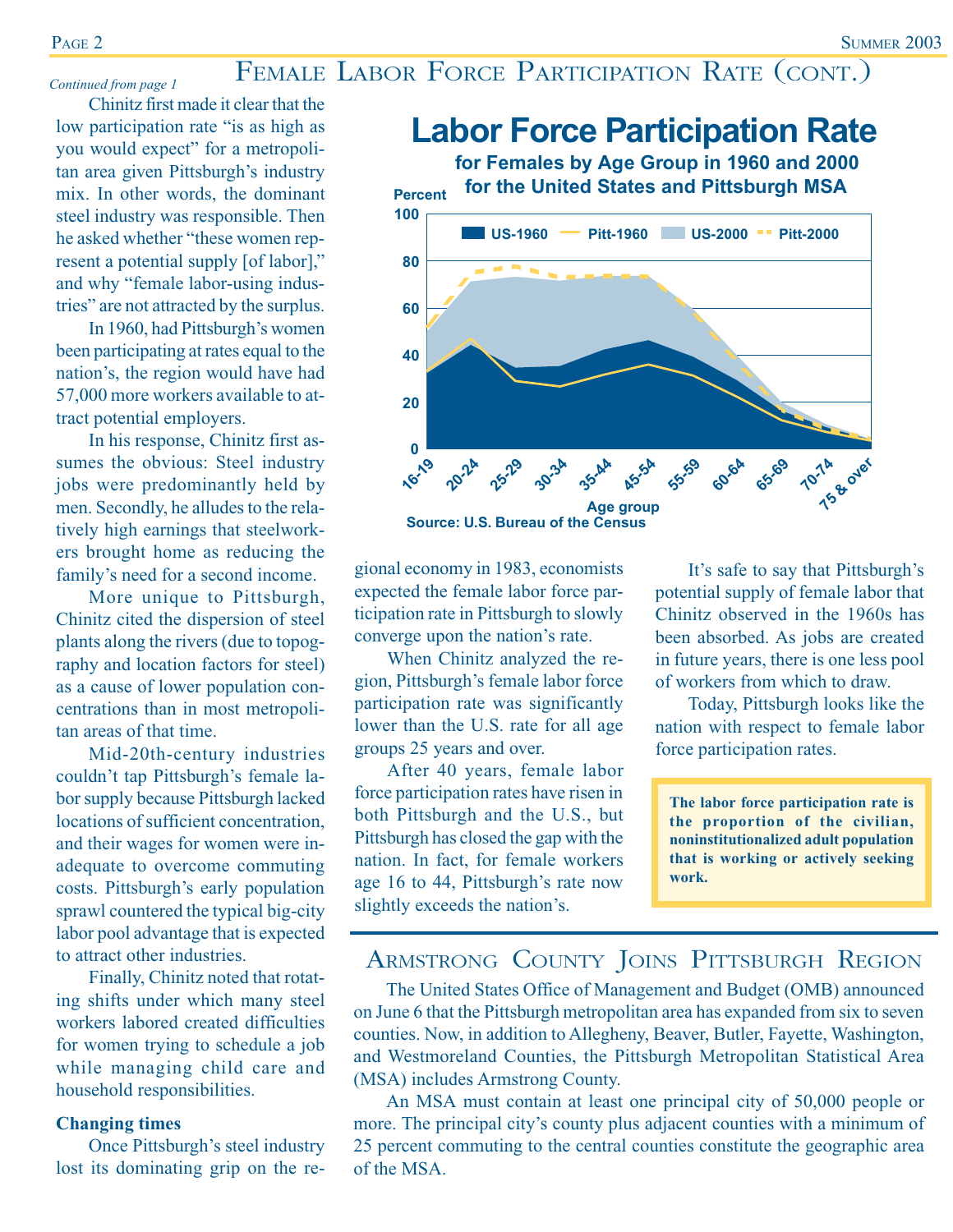### ECONOMIC CENSUS (CONT.)

#### *Continued from page 1*

tries will be asked to report information, that will be kept confidential, about their operations, including the number of employees, the annual payroll, and the value of goods and services provided during calendar year 2002.

In addition to the Federal Reserve and other federal agencies, state and local officials use Economic Census data to design programs that promote business development (see box below for some examples). The private sector uses the data for activities such as developing business plans, calculating market share, and evaluating new *www.census.gov/econhelp.* Source: U.S. Census Bureau

business opportunities.

The 2002 Economic Census features many "firsts," including businesses with leased employees; data shown for more than 85 additional service industries by North American Product Classification System codes; direct comparability with North American Industry Classification System sectors in the 1997 Economic Census; and expanded information on purchased services and customer classes.

The Census Bureau has an Internet help site for businesses: www.census.gov/econhelp.

Data covering calendar year 2002 will be collected and processed during 2003, and the first data will be released in early 2004. Ultimately, the Economic Census will yield more than 1,600 reports and data products for states, counties, places, and some zip code areas.

The Economic Census dates back to the nation's third Census in 1810, when the Census of population included questions on manufacturing. The Economic Census has been conducted at five-year intervals since 1954.

#### **EXAMPLES OF HOW ECONOMIC CENSUS INFORMATION DRIVES DECISION-MAKING**

#### Maintain local tax base

The Economic Development Commission of Chicago attempts to attract new business to the city and retain those they already have by talking to companies about real estate and workforce needs. They use Economic Census data to identify industries growing nationally but not doing as well locally.

#### Assist local businesses

A consultant uses Economic Census CD-ROMs to compute business averages, such as sales per capita and establishments per 100,000 residents. He markets comparative summaries to shopping mall owners seeking business tenants and to prospective entrepreneurs. He advises them to look for opportunities in communities where an industry is underrepresented relative to state and national norms. Small business development centers in many states help business owners assess their marketing and management challenges and become familiar with business data sources such as the Economic Census.

#### Research

A professor at Harvard University studied a series of votes in Congress related to free trade issues. He used Economic Census data on manufacturing to explore the correlation between each state's industrial structure and the way each state's Congressional representatives voted on these issues.

#### Public policy and statistics

The Federal Reserve Board uses Economic Census data to understand changes in the American economy and to benchmark productivity estimates and other measures of economic performance. The U.S. Department of Commerce uses Economic Census statistics to benchmark and update the National Income and Product Accounts, one of the components of the Gross Domestic Product (GDP) estimates. Federal and state agencies look to Economic Census data to gauge the effectiveness of programs such as minority contracting guidelines, trade policies, and job retraining.

#### Disaster response

The Federal Emergency Management Agency uses the Economic Census data by zip code to inventory business locations by industry and size. They use this information to estimate potential losses to employment and productive capacity that might result from a major fire, flood, or other disaster.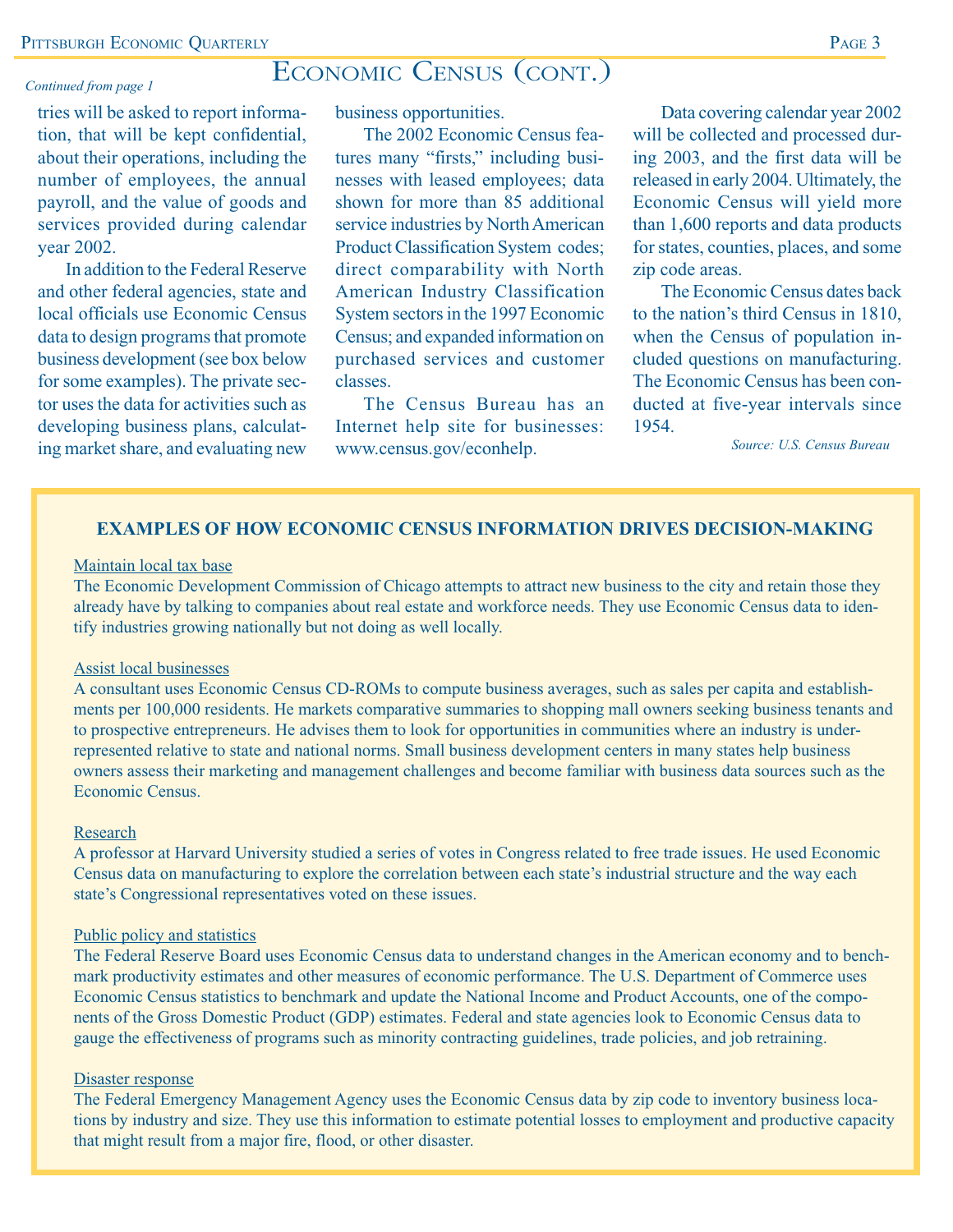#### STABILITY AND AFFORDABILITY CHARACTERIZE PITTSBURGH'S HOUSING MARKET

Pittsburgh's housing market has experienced slow, steady growth for nearly 25 years, creating a stable and relatively affordable market that should be an asset for attracting workers. This article presents Pittsburgh's home prices over time and recent affordability measures for 18 metropolitan regions as evidence of Pittsburgh's stability and affordability.

#### **Housing prices**

From July 1990 until March 2001—peak to peak of the last full national business cycle—Pittsburgh housing prices grew 3.8 percent (annualized), virtually the same as the nation (3.7 percent).

U.S. housing prices grew 5.3 percent (annualized), while Pittsburgh housing prices grew 3.6 percent from January 1980 to July 1990. That period includes two complete business cycles—combining the brief expansion wedged between the early 1980s double-dip recessions with the long 1980s expansion.

The slower pace of housing prices Pittsburgh experienced in the 1980s, relative to the nation, reflects the severe economic hardships that accompanied the steel industry closings during the twin recessions. Subsequent population out-migration depressed market prices for existing homes and dampened new construction of higher-priced homes.

Since the late 1980s, Pittsburgh's economy has behaved more like the nation's. The identical growth in home prices during the brief 1990– 91 recession and long 1990s expansion is yet another indication.

In contrast, other cities make headlines with booming housing markets, and rapidly escalating prices that eventually collapse.



The mid-1980s energy boom boosted Dallas housing prices 10.3 percent (annualized) for almost 10 years, while U.S. prices rose 7.6 percent. Then from 1986 to 1990, the Dallas housing market gave up its gains—falling 3.3 percent (annualized) while national prices continued to gain 5.6 percent.

Los Angeles experienced a similar run-up in housing prices as the 1980s expansion closed, then prices plummeted as the 1990–91 recession, the 1992 riots, and the 1994 earthquake hammered the region's economy (15.5 percent annualized gains over four years, followed by four years of 5.2 percent declines).

A long perspective indicates roughly equal growth rates in housing prices for most metropolitan regions and the nation.

Boston is currently experiencing a rapid rise in housing prices—12.4 percent annualized from the first quarter of 1999 until the first quarter of this year compared to 7.2 percent for the nation.

Price escalations in Boston and similar hot markets are occurring despite the national recession, which spanned March through November 2001. Because the latest recession was accompanied by a significantly weaker stock market and lower interest rates than other recent recessions, the housing market has become a safe haven for savings and an easier market to enter for first-time buyers throughout the nation.

How long these conditions last may determine when Boston homeowners experience their next price bust—their last bust began at the end of the 1980s as the recession rolled into New England.

Pittsburghers can take comfort that for over 25 years the housing market has been relatively stable. With the exception of flat growth in prices after the mills closed, housing prices have risen steadily at a pace equal to the nation's and Pittsburgh has avoided disruptive boom-bust cycles that have inflicted other regions.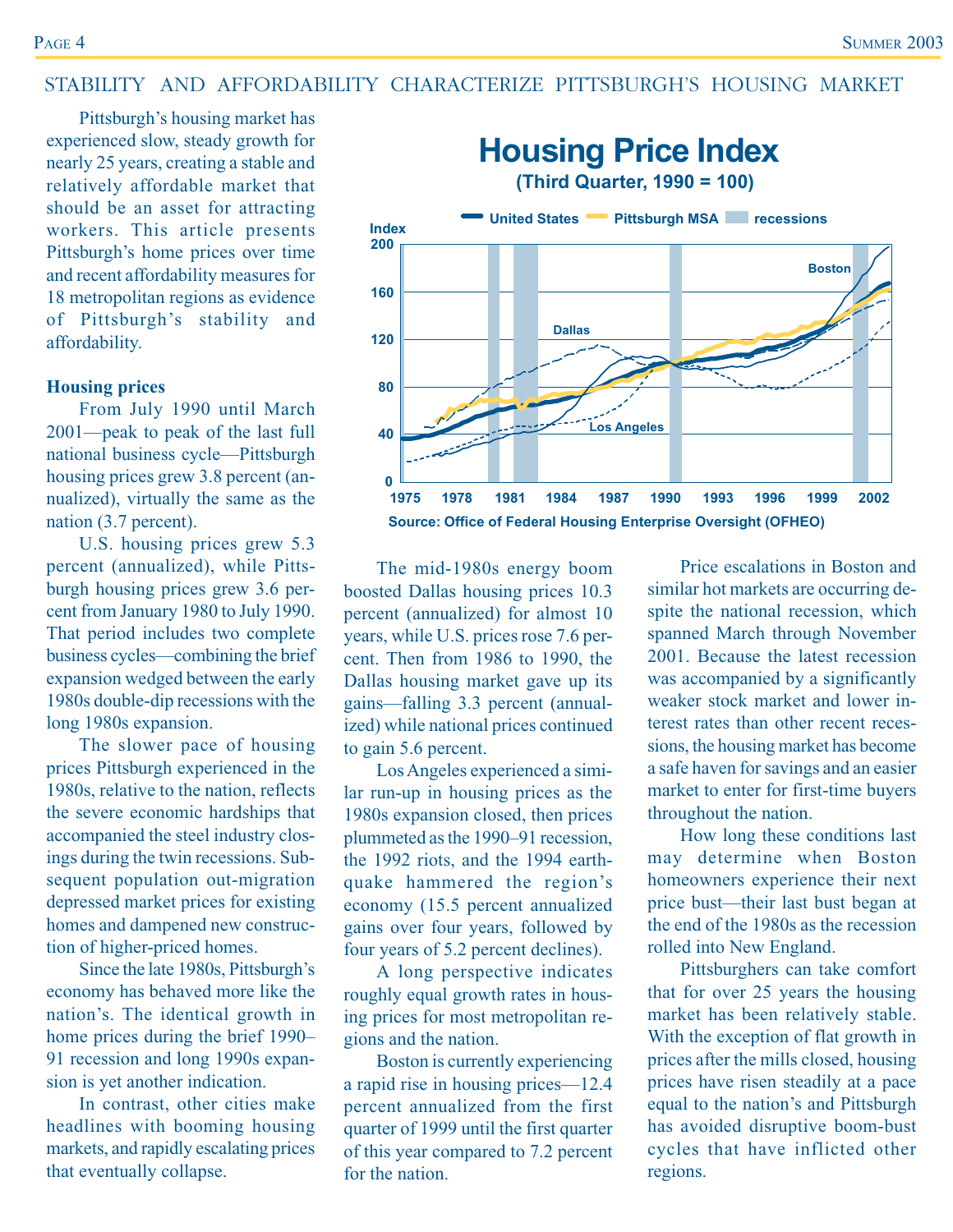#### **Housing affordability**

Among 18 selected metropolitan areas, Pittsburgh had the lowest median monthly ownership costs (\$937) and the lowest median gross rent (\$482) in 1999. Unfortunately, Pittsburgh also had the third-lowest median household income.

Cincinnati, Cleveland, St. Louis, and Tampa metro areas share Pittsburgh's characteristic of low median housing costs and low household incomes. High housing costs and high household incomes are borne by Boston, Oakland, San Francisco, San Jose, and Washington, D.C.

The regional differences in housing costs and incomes, examined separately, reveal little more than the correlation between regional wages and costs of living. Miami provides an exception. Despite housing costs that are average to above-average, Miami's median income is the lowest among these 18 regions.

To better measure affordability, the Census reports the percentage of owner-occupied (or renter-occupied) households who pay more than 30 percent of their income for selected monthly owner (or renter) costs.

This measure is generally thought to indicate some measure of distress—that households paying more than 30 percent of their income may be struggling to maintain an appropriate standard of living for other necessary consumption. Alternatively, some households in this group may be well-off households that

choose to consume proportionally large amounts of housing.

Pittsburgh compares favorably to the other 17 regions with just 19.5 percent of owner-occupied households paying 30 percent or more income for owner costs (third lowest) and 35.4 percent of renter-occupied households paying 30 percent or more income for renter costs (fourth lowest).

Cincinnati, Cleveland, and St. Louis also exhibit greater affordability, but Tampa winds up with relatively higher percentages of households paying over 30 percent of income for ownership, and much higher percentages among renters.

The Miami exception, observed above, translates into significantly *Continued on page 7*

|                                         |                                           | Of owners in specified owner-<br>occupied units with a mortgage: |                                                                                                            | Of renters in specified<br>renter-occupied units: |                                                                                       |
|-----------------------------------------|-------------------------------------------|------------------------------------------------------------------|------------------------------------------------------------------------------------------------------------|---------------------------------------------------|---------------------------------------------------------------------------------------|
| <b>Metropolitan Statistical Area</b>    | <b>Median</b><br>household<br>income (\$) | <b>Median selected</b><br>monthly owner<br>costs( <sub>s</sub> ) | <b>Percent who</b><br>paid 30 percent<br>or more of their<br>income for<br>selected monthly<br>owner costs | <b>Median</b><br>gross<br>rent(S)                 | <b>Percent who</b><br>paid 30 percent<br>or more of<br>their income<br>for gross rent |
| Atlanta, GA MSA                         | 51,948                                    | 1,165                                                            | 21.6                                                                                                       | 746                                               | 36.6                                                                                  |
| <b>Baltimore, MD PMSA</b>               | 49,938                                    | 1,215                                                            | 22.4                                                                                                       | 626                                               | 35.7                                                                                  |
| <b>Boston, MA-NH PMSA</b>               | 55,183                                    | 1,535                                                            | 23.5                                                                                                       | 802                                               | 37.0                                                                                  |
| Cincinnati, OH-KY-IN PMSA               | 44,248                                    | 1,059                                                            | 18.2                                                                                                       | 505                                               | 34.2                                                                                  |
| Cleveland-Lorain-Elyria, OH PMSA        | 42,089                                    | 1,064                                                            | 21.6                                                                                                       | 545                                               | 36.5                                                                                  |
| Denver, CO PMSA                         | 51,191                                    | 1,262                                                            | 23.9                                                                                                       | 700                                               | 38.0                                                                                  |
| Miami, FL PMSA                          | 35,966                                    | 1,206                                                            | 35.8                                                                                                       | 647                                               | 47.1                                                                                  |
| Oakland, CA PMSA                        | 59,365                                    | 1,727                                                            | 30.4                                                                                                       | 868                                               | 40.6                                                                                  |
| Philadelphia, PA-NJ PMSA                | 47,536                                    | 1,242                                                            | 24.5                                                                                                       | 648                                               | 38.7                                                                                  |
| Pittsburgh, PA MSA                      | 37,467                                    | 937                                                              | 19.5                                                                                                       | 482                                               | 35.4                                                                                  |
| Portland-Vancouver, OR-WA PMSA          | 47,077                                    | 1,260                                                            | 26.3                                                                                                       | 672                                               | 38.8                                                                                  |
| St. Louis, MO-IL MSA                    | 44,437                                    | 953                                                              | 16.4                                                                                                       | 525                                               | 34.3                                                                                  |
| San Diego, CA MSA                       | 47,067                                    | 1,541                                                            | 31.8                                                                                                       | 761                                               | 42.7                                                                                  |
| San Francisco, CA PMSA                  | 63,297                                    | 2,108                                                            | 31.0                                                                                                       | 1,023                                             | 37.7                                                                                  |
| San Jose, CA PMSA                       | 74,335                                    | 2,060                                                            | 28.9                                                                                                       | 1,185                                             | 38.2                                                                                  |
| Seattle-Bellevue-Everett, WA PMSA       | 52,804                                    | 1,478                                                            | 27.5                                                                                                       | 758                                               | 38.4                                                                                  |
| Tampa-St. Petersburg-Clearwater, FL MSA | 37,406                                    | 938                                                              | 23.0                                                                                                       | 608                                               | 38.9                                                                                  |
| Washington, DC-MD-VA-WV PMSA            | 62,216                                    | 1,474                                                            | 22.2                                                                                                       | 811                                               | 33.2                                                                                  |
| <b>United States</b>                    | 41,994                                    | 1,088                                                            | 21.8                                                                                                       | 602                                               | 36.8                                                                                  |

#### **Housing Affordability Measures: 1999 Data from the 2000 Census**

**Source: U.S. Bureau of the Census**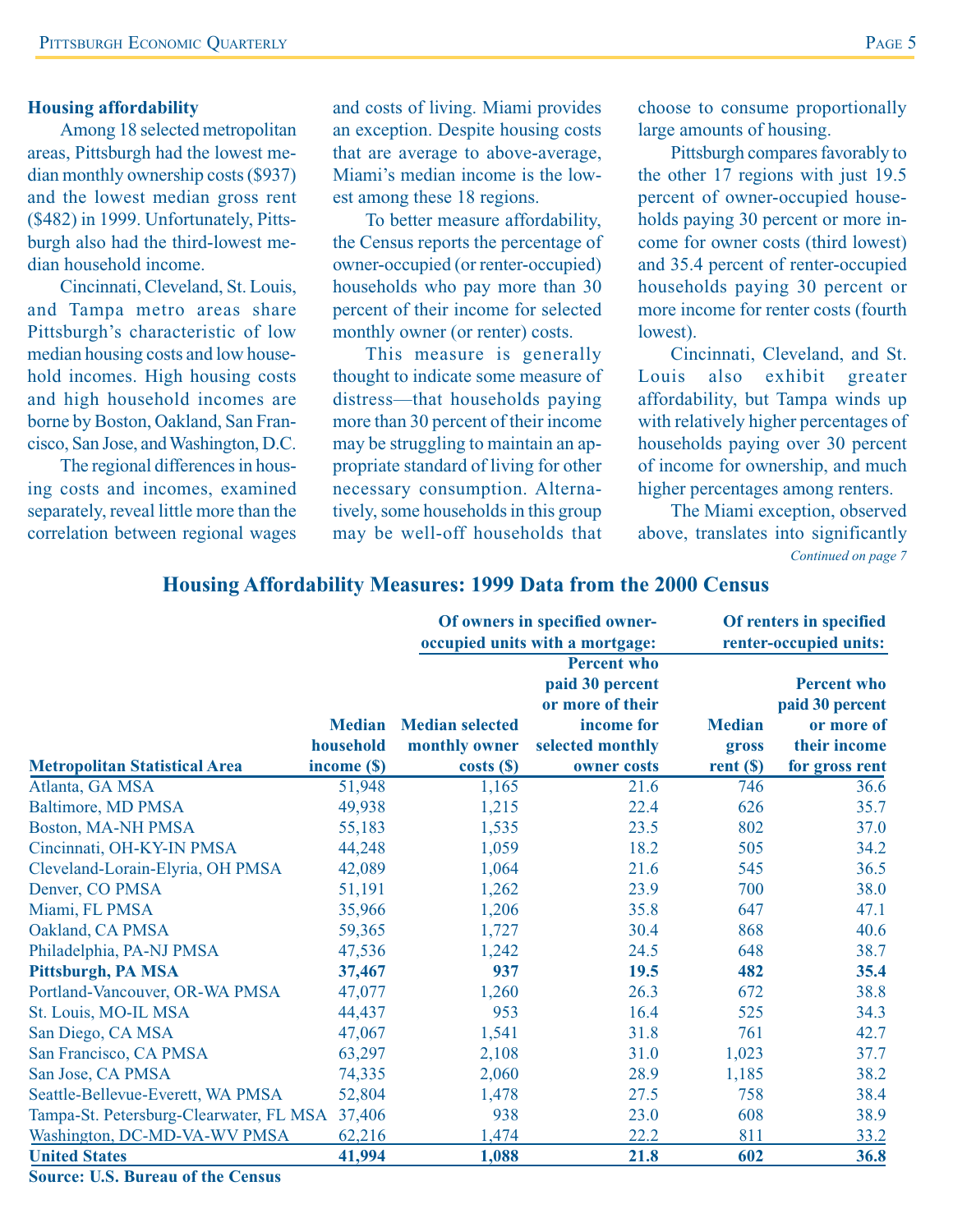## OAKLAND PRESENTS UNIQUE ECONOMIC CHARACTERISTICS

After Pittsburgh's Downtown, Oakland represents the largest center of employment in the Pittsburgh region, with a resident population far larger than Downtown's. Both daytime and nighttime populations are dominated by university and medical functions, creating a diverse, vibrant economy unique to the region.

For Oakland's 15213 ZIP code, the Census Bureau reports 50,651 employees in their 2000 County Business Patterns. Their 2000 decennial census reports 28,320 residents. Actual activity levels—and number of people—are elevated further by students, patients, diners, campus visitors, museum and library patrons, and family and friends of overnight hospital patients.

For Oakland's retail businesses, added traffic helps offset the low incomes that define college-age budgets. The median age of Oakland's population (22 years) is almost half the region's (40 years), while the neighborhood's per capita income (\$14,263) is barely two-thirds the region's (\$20,935).

The 2000 Census reports that 8,549 of Oakland's residents—or 30 percent—live in dorms, and 16,527 (58 percent) are enrolled in college or graduate school. Oakland's higher education institutions (Carlow College, Carnegie Mellon University, and the University of Pittsburgh) report nearly 10,000 students in campus housing of 37,143 students enrolled.

These numbers suggest that 6,500 to 8,000 students live off campus in the Oakland neighborhood, while up to 20,000 full-time and parttime students attend from around the City of Pittsburgh and the region.

An accurate estimate of Oakland's daytime population is difficult. While some persons are both

students and employees, the proportion of total daytime population to total employment is certainly larger than most employment centers where shoppers and office visitors constitute the bulk of additional activity.

**Enrolled in college**

**0**

**Persons below poverty**

**Source: U.S. Bureau of the Census**

The universities stimulate greater international diversity in Oakland than the city as a whole can claim. Over 65 different countries of birth are recorded among Oakland's population in the 2000 Census, and 13.1 percent of the population is foreign born. Only 5.6 percent of the City's population is foreign born.

Foreign languages may be heard while eating ethnic foods in Oakland restaurants. In Oakland, 17.3 percent of the population speak a language other than English. Only 9.2 percent of the City's population speak a foreign language; the figure is 5.2 percent for the Pittsburgh region.

Campus and neighborhood housing options also affect the urban commute. Of Oakland residents who work (age 16 and over), walking is the overwhelming mode of choice, with 41.4 percent hoofing it to work compared to 9.8 percent in the city and 3.6 percent in the region.

**Median age (years)**

Transit represents a slightly smaller percentage of Oakland commuters (18.6 percent) than City commuters (20.5 percent). A little over 2 percent work out of their homes in both Oakland and the City.

Oakland's foot traffic replaces cars. Nearly 55 percent of city commuters travel alone by car, while only 30 percent of Oakland commuters do so. Carpoolers account for 11.4 percent of city commuters and only 5.6 percent of Oakland commuters.

Oakland offers a business climate unlike any other in the Pittsburgh region, with diversity, youth, and nearly 24-hour activity.

**The Census Bureau's ZIP Code Tabulation Area (ZCTA) approximates, but does not precisely match, the postal delivery areas associated with the common fivedigit zip code. ZCTA 15213 covers all Oakland neighborhoods and small parts of Shadyside, Squirrel Hill, and the Hill District.**



**Speak foreign language** **Per capita income (\$000's)**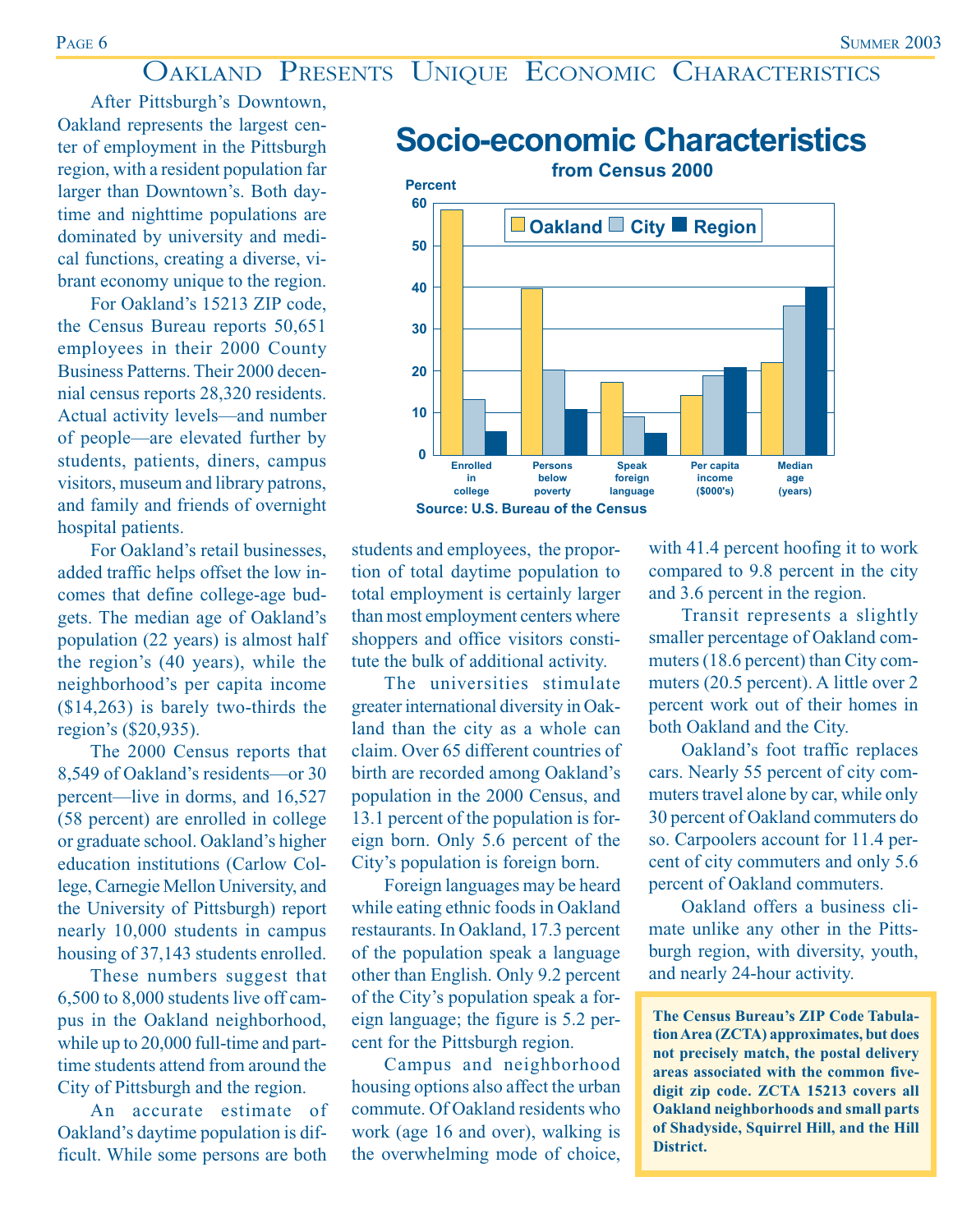## PITTSBURGH'S HOUSING MARKET (CONT.)

#### *Continued from page 5*

higher percentages of households paying more than 30 percent of household income for owners and renters than in the other 17 regions. This may represent added distress among the relatively poorer immigrant population, or added distress for middle-market apartment rentals that are close substitutes for, and compete with, short-term tourist rentals. Miami's statistic may also be influenced by wealthy retirees on lowfixed incomes, paying new mortgages on high-priced properties.

In contrast, Pittsburgh's retirees on low-fixed incomes are generally paying for low-priced properties, if they are paying anything at all. Pittsburgh leads all 18 regions with the highest percent of owner-occupied homes that are paid in full (40.7 percent). Philadelphia was a distant second with 31.8 percent and the national rate was just 30.0 percent.

The average owner costs for the 245,033 Pittsburgh households whose homes are not mortgaged are a mere \$314 per month.

The median value of owner-occupied housing units in Pittsburgh was \$86,100 in 1999 compared to \$119,600 for the United States. Among the 18 regions, Pittsburgh's median home value was lowest; San Francisco's was highest at \$456,400. Closer to home, Cleveland's median home value was substantially higher than Pittsburgh's at \$119,400.

With ongoing population losses, and considerably less new construction than in other regions, Pittsburgh's housing stock is old. The percent of Pittsburgh's housing structures built prior to 1960 was 59.7, compared to 35.0 percent nationwide. Only Boston had an older housing stock at 60.3 percent.

While the older housing may require more renovations, the low

median value should translate into some competitive advantage—62 percent of Pittsburgh homes are valued under \$100,000, while fewer than 10 percent of homes in Boston, Denver, Oakland, Portland, San Diego, San Francisco, San Jose, Seattle, and Washington, D.C., can be found at that price.

Census statistics suggest that Pittsburgh housing is more affordable than most of the 17 regions compared here, and is the least expensive market to enter for households moving from other regions with an established home equity stake in hand.

**Gross rent is the contract rent plus the estimated average monthly cost of utilities (electricity, gas, water, and sewer) and fuels (oil, coal, kerosene, wood, etc.) if these are paid by the renter (or paid for the renter by someone else). Contract rent is the monthly rent agreed to or contracted for, regardless of any furnishings, utilities, fees, meals, or services that may be included.**

**Selected monthly owner costs are the sum of payments for mortgages, deeds of trust, contracts to purchase, or similar debts on the property (including payments for the first mortgage, second mortgage, home equity loans, and other junior mortgages); real estate taxes; fire, hazard, and flood insurance on the property; utilities (electricity, gas, and water and sewer); and fuels (oil, coal, kerosene, wood, etc.).**

**Specified owner-occupied housing units include only one-family houses on less than 10 acres without a business or medical office on the property.**

**For more information about the definitions, see the U.S. Census Bureau's technical documentation for the 2000 Census of Population and Housing at www.census.gov/prod/cen2000/doc/sf3.pdf.**

## STUDENT RESEARCHERS AT UCSUR

The Urban and Regional Analysis program at UCSUR benefits greatly from our graduate student researchers. This summer, the talented students and recent graduates working on urban and regional research projects at UCSUR include:

Christine Anthou (doctoral candidate, sociology), Shannon Hughes (master's student, GSPIA), and Tasha Peart (master's student, public health): Black-White and Women's Benchmark Reports, Pittsburgh Foundation and Maurice Falk Fund

José Argueta (doctoral candidate, political science): Census Data Analysis of Disability in the Pittsburgh Region, Fisa Foundation

Milana Barr (MPA, GSPIA): Strategies to Address Population Health and Health Inequities

Sonia Gilkey (doctoral student, social work): Biotech Study, Friedrich Schiller University, Germany

Monique Huggins (MPA, GSPIA): Nonprofit Board Diversity, Copeland Fund

Sungsoo Hwang (doctoral student, GSPIA): Pittsburgh Neighborhood and Municipal Database-Mapping Project, PNC Bank and City of Pittsburgh

Chris Shorter (master's student, GSPIA): Evaluation of Low Income Housing, Employment and Homeownership Programs.